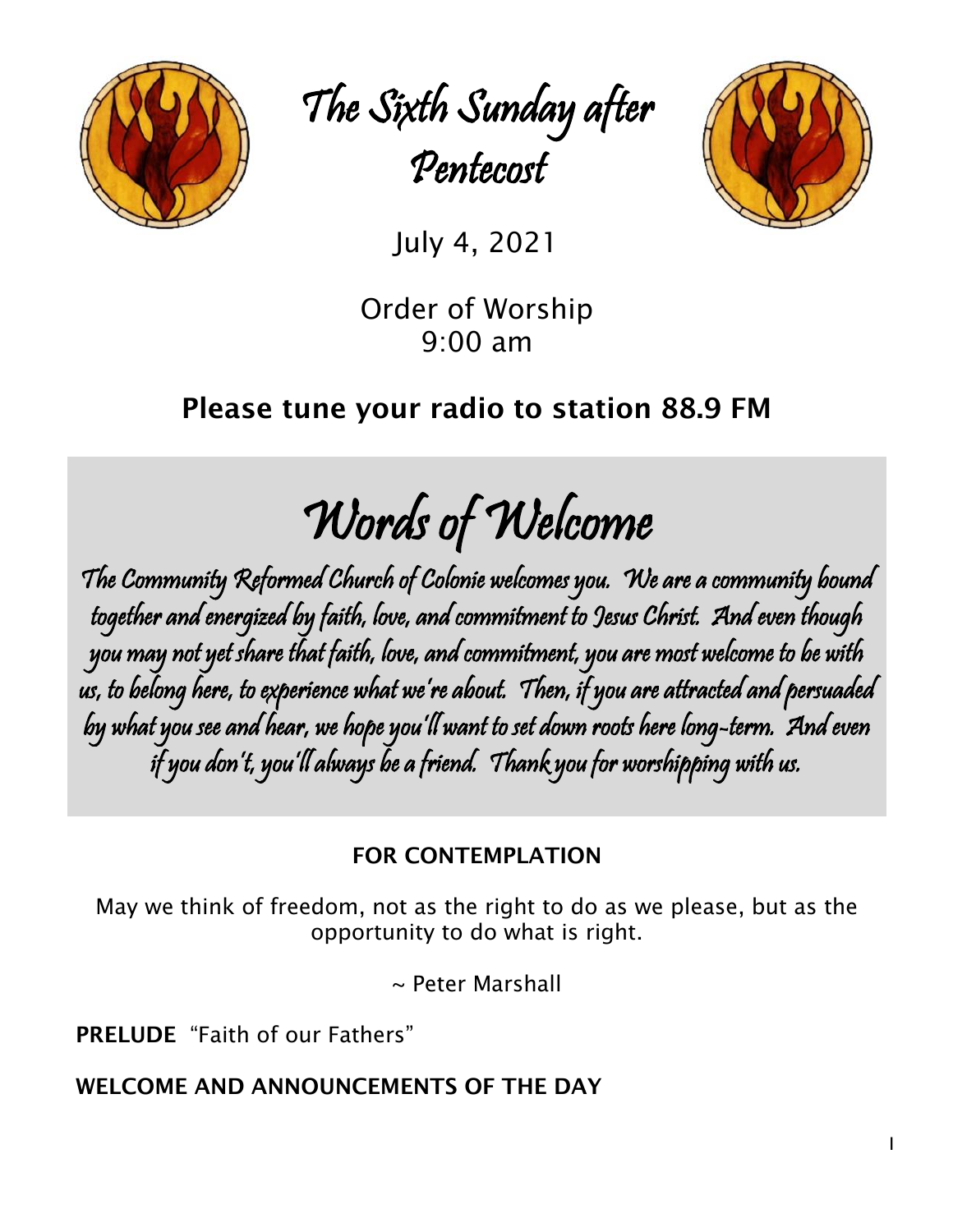INTROIT "Soften my Heart"

#### CALL TO WORSHIP

Though you are God, with all the influence and status that the name implies, *you refused to pull rank, and parade your power among us.*

Instead, you chose to step down into our experience, living among us, as one of us,

> *with all the struggle and suffering that goes with being human.*

More than that, you adopted the role of a servant, *washing feet, serving people of no reputation or social standing, and giving of yourself completely.*

As incredible as it sounds,

you are the God who serves,

*and we can respond in no other way than to give ourselves to you in praise.*

*Amen.*

HYMN 758 "Baptized in Water" **BUNESSAN** 

*1 Baptized in water, sealed by the Spirit, cleansed by the blood of Christ, our King; heirs of salvation, trusting his promise, faithfully now God's praise we sing.*

*2 Baptized in water, sealed by the Spirit, dead in the tomb with Christ, our King; one with his rising, freed and forgiven, thankfully now God's praise we sing.*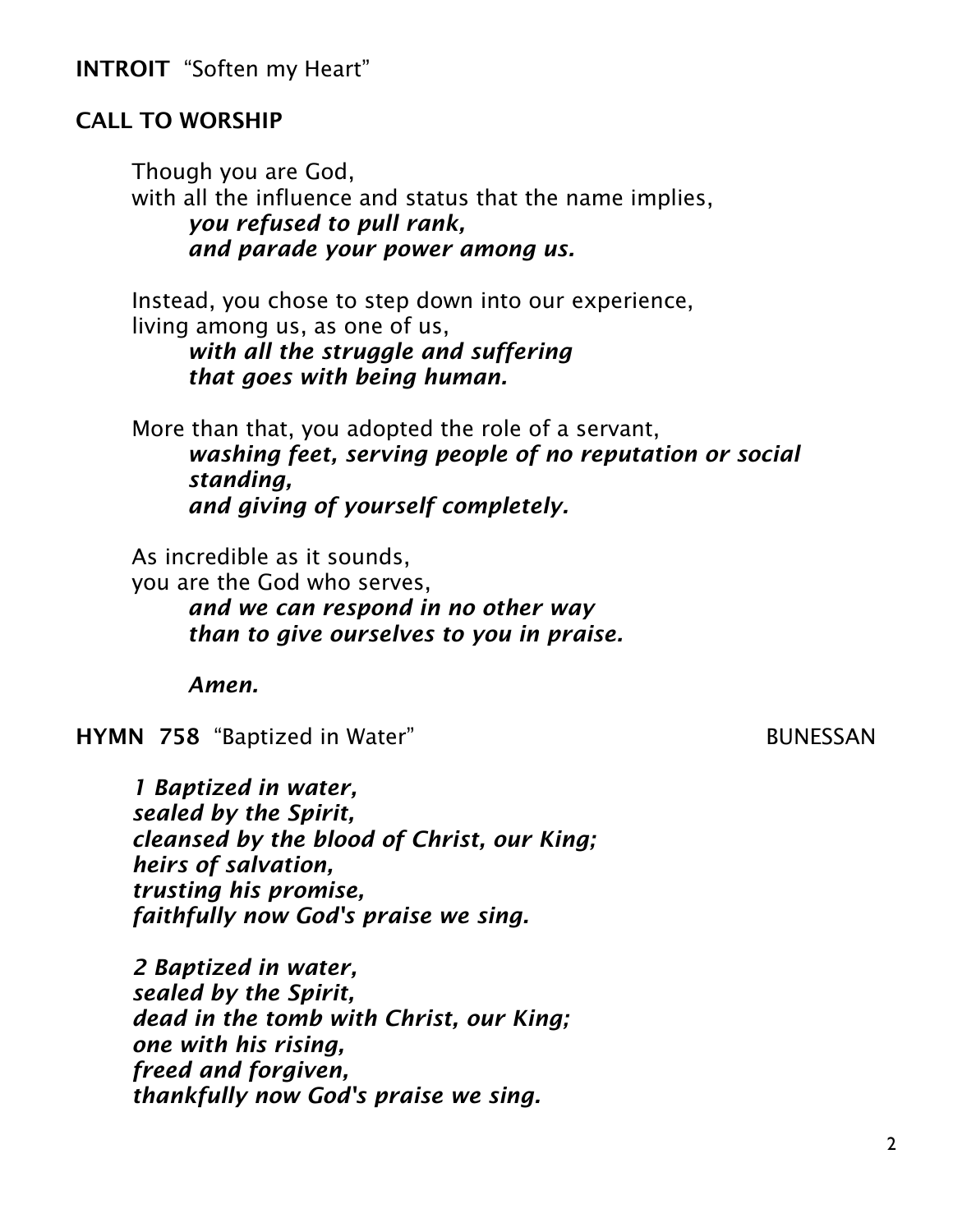*3 Baptized in water, sealed by the Spirit, marked with the sign of Christ, our King; born of one Father, we are his children, joyfully now God's praise we sing.*

#### PRAYER OF CONFESSION

We take so much on to our shoulders God: Sometimes it's arrogance, but sometimes it's because we just don't know what else to do.

# *There is so much need, so many wounded people, There are so many challenges, and so many decisions.*

We don't want to fall into a magical, "Harry Potter" faith, in which we use prayers like wands,

and avoid our responsibilities through childish dependence on you.

*But, we also don't want to live as if what we believe is just an idea with no real impact on our lives.*

And so we pray for the strength and courage to work for justice and healing for those who are forgotten and hurting in our world, and to strive to be fully engaged in our own lives; *But we also pray for the humility and wonder*

*to seek your Spirit's strength and wisdom, and to invite others into vibrant relationship with you;* because the faith we need is not just a 'religious' veneer, *but a real confidence in a reality that is bigger than us. Amen.*

TAIZÉ MEDITATION "Come O Lord and Set Us Free" (3 times)

*Come, O Lord, and set us free; Give your people peace. Come, O Lord, and set us free; Come, Lord Jesus, come.*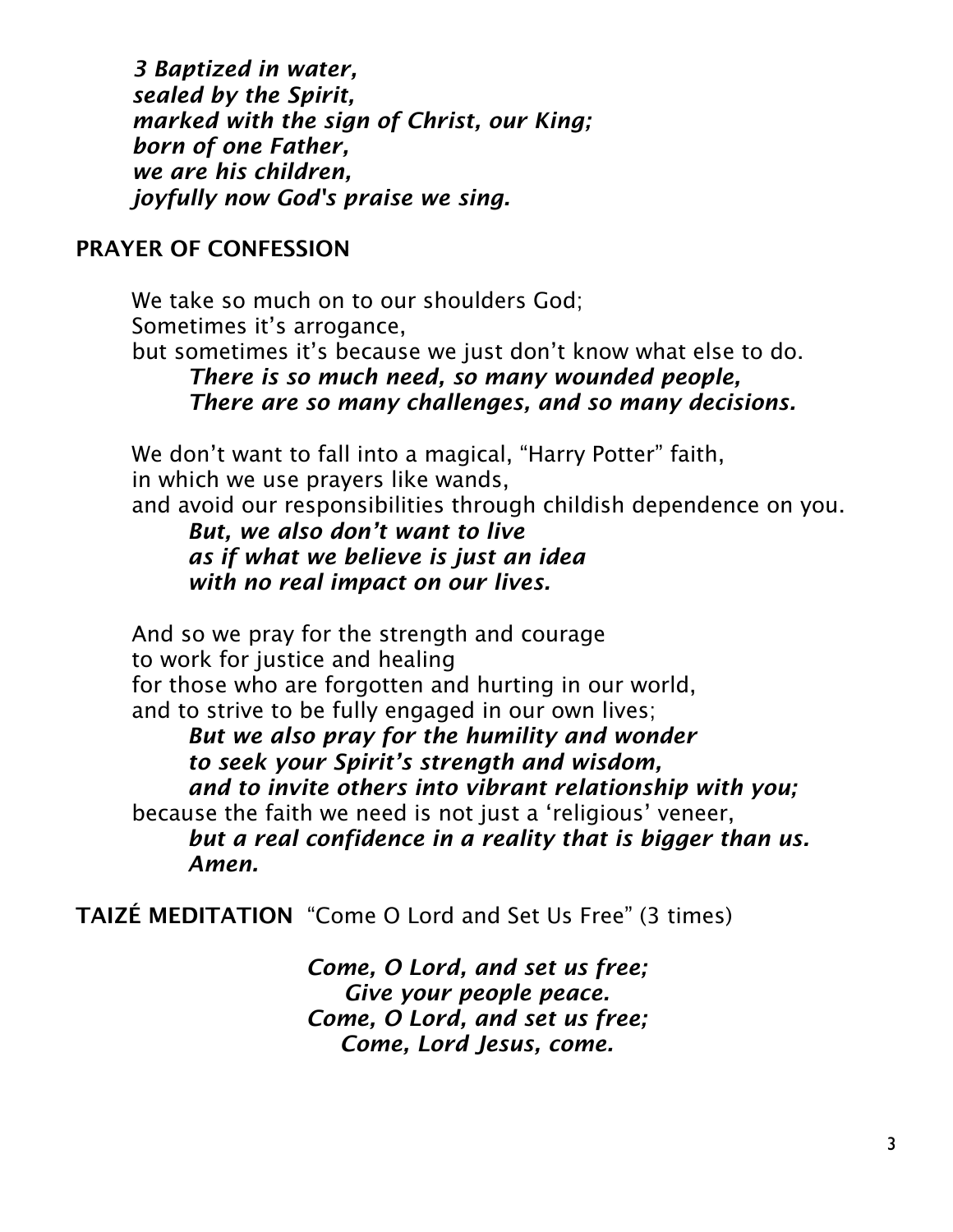### ASSURANCE OF GOD'S FORGIVENESS

CHILDREN'S MESSAGE ~ Sarah Huiest

#### DEACON'S PRAYER FOR THE WORLD ~ Linda Murphy

# CALL TO OFFERING

Heavenly God, as we give this morning, *help us to be ready to let go and be sent by you into the world, whether near or far.*

Let us offer our gifts to God.

#### THE OFFERING OF OUR GIFTS TO GOD

Website: [www.communityreformedchurch.com](http://www.communityreformedchurch.com/)

PayPal: [https://www.paypal.com/donate?hosted\\_button\\_id=N67JS9D5MLMGS](https://www.paypal.com/donate?hosted_button_id=N67JS9D5MLMGS)

> Mailing Address: Community Reformed Church of Colonie 701 Sand Creek Road Colonie, NY 12205

#### OUR PRAISE TO GOD (THE DOXOLOGY)

*Praise God from whom all blessings flow; Praise God, all creatures here below; Praise God above ye heavenly host: Praise Father, Son and Holy Ghost. Amen.*

#### THE DEDICATION OF OUR GIFTS TO GOD

*As the disciples went out and proclaimed the gospel in word and deed, so may we do likewise. Bless and use all our endeavors, O God, visible through these gifts and our lives, as we seek to be*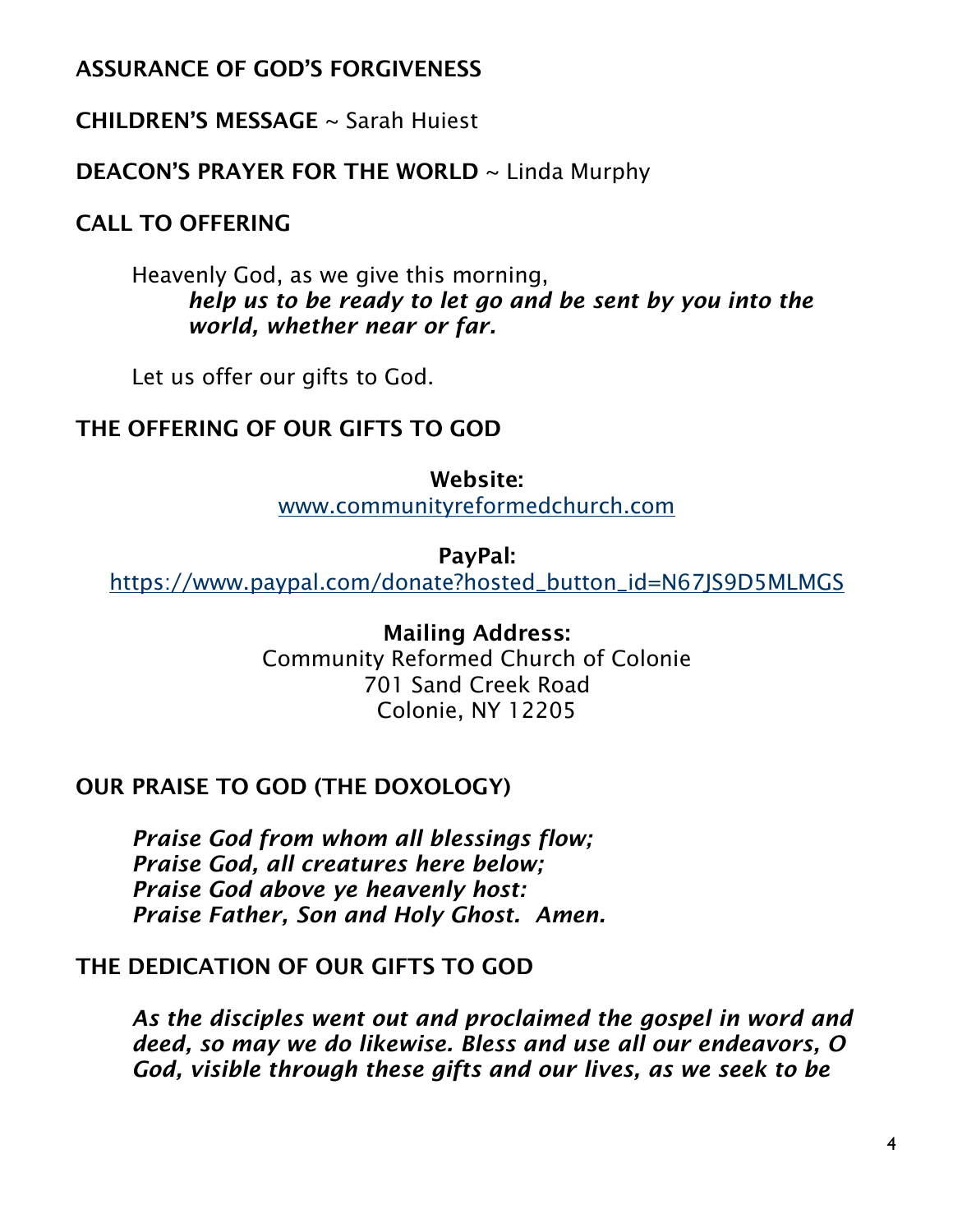#### *strong, yet humble followers of Jesus, in whose name we pray. Amen*

# ELDER'S PRAYER FOR THE PEOPLE ~ Marissa Lombardo

# THE SCRIPTURE LESSON Galatians 5:1-15

For freedom Christ has set us free. Stand firm, therefore, and do not submit again to a yoke of slavery. Listen! I, Paul, am telling you that if you let yourselves be circumcised, Christ will be of no benefit to you. Once again I testify to every man who lets himself be circumcised that he is obliged to obey the entire law. You who want to be justified by the law have cut yourselves off from Christ; you have fallen away from grace. For through the Spirit, by faith, we eagerly wait for the hope of righteousness. For in Christ Jesus neither circumcision nor uncircumcision counts for anything; the only thing that counts is faith working through love. You were running well; who prevented you from obeying the truth? Such persuasion does not come from the one who calls you. A little yeast leavens the whole batch of dough. I am confident about you in the Lord that you will not think otherwise. But whoever it is that is confusing you will pay the penalty. But my friends, why am I still being persecuted if I am still preaching circumcision? In that case the offense of the cross has been removed. I wish those who unsettle you would castrate themselves!

For you were called to freedom, brothers and sisters; only do not use your freedom as an opportunity for self-indulgence, but through love become slaves to one another. For the whole law is summed up in a single commandment, "You shall love your neighbor as yourself." If, however, you bite and devour one another, take care that you are not consumed by one another.

# THE MORNING MESSAGE "Then I Shall Be Free"

# THE SACRAMENT OF THE LORD'S SUPPER

# THE CALL TO COMMUNION

We have one Lord, one God, one Savior. *The Holy Spirit makes Christ real to us, binding us in one, as we share him together.*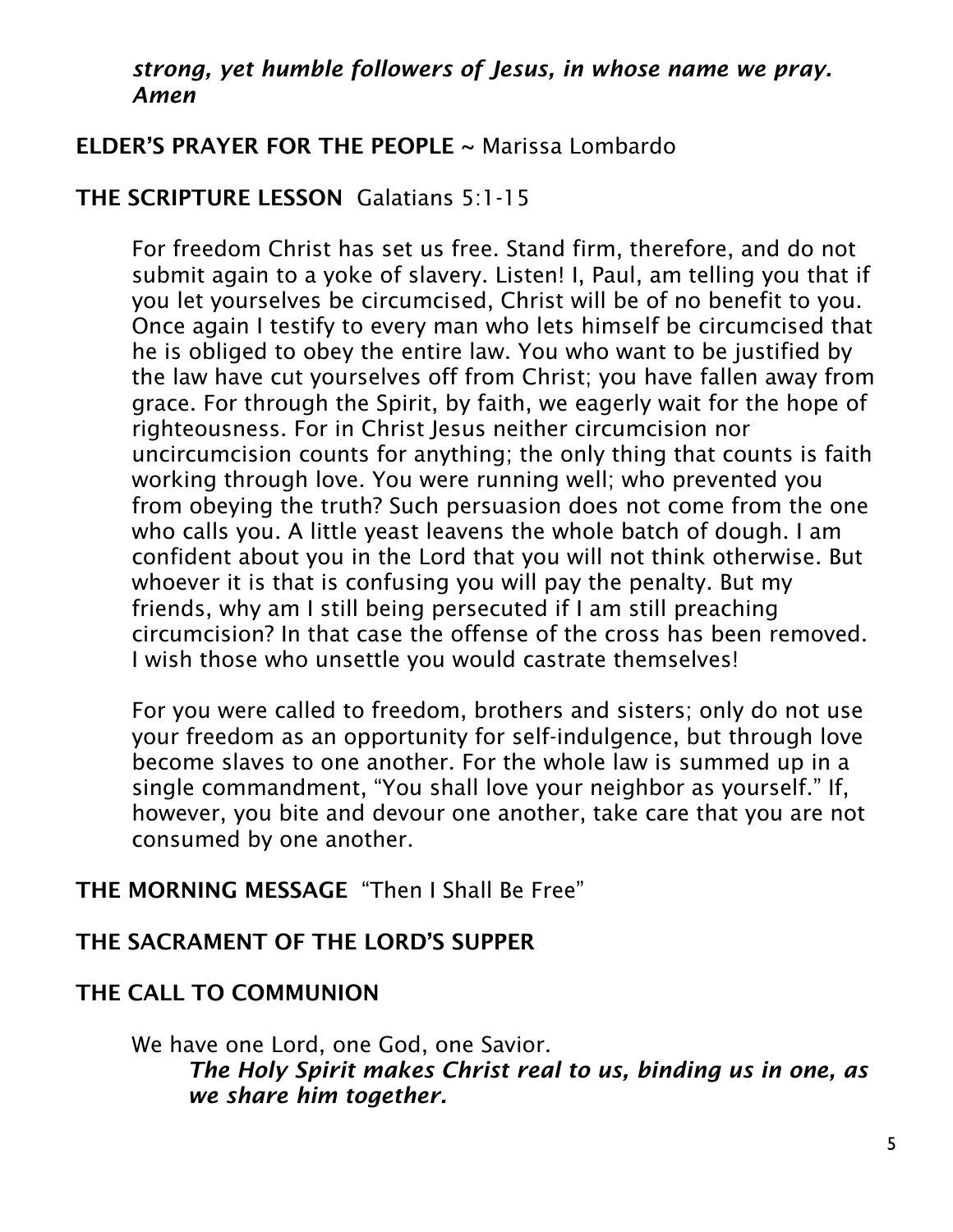This is something we do eagerly. *Christ welcomes us here.*

This is something we do seriously.

*For this is the moment of greatest intimacy when we take the symbols of the body and blood of the risen Lord.4*

*I was glad when they said to me, "Let us go into the presence of the Lord"*

# APOSTLE'S CREED

*I believe in God the Father almighty, creator of heaven and earth.*

*I believe in Jesus Christ, God's only Son, our Lord. He was conceived by the power of the Holy Spirit and born of the Virgin Mary. He suffered under Pontius Pilate, was crucified, died, and buried. He descended to the dead. On the third day He rose again. He ascended into Heaven, and is seated on the right hand of the Father. He will come again to judge the living and the dead.*

*I believe in the Holy Spirit, the holy catholic church, the communion of saints, the forgiveness of sins, the resurrection of the body and the life everlasting. Amen.*

# **PEACE**

Let the peace of Christ rule in your hearts since as members of one body you were called to peace (Colossians 3:15). The peace of Christ be with you.

*And also with you*.

# THE GREAT THANKSGIVING

Lift up your hearts. *We lift them to the Lord.*

Let us give thanks to the Lord our God. *It is right to give God thanks and praise.*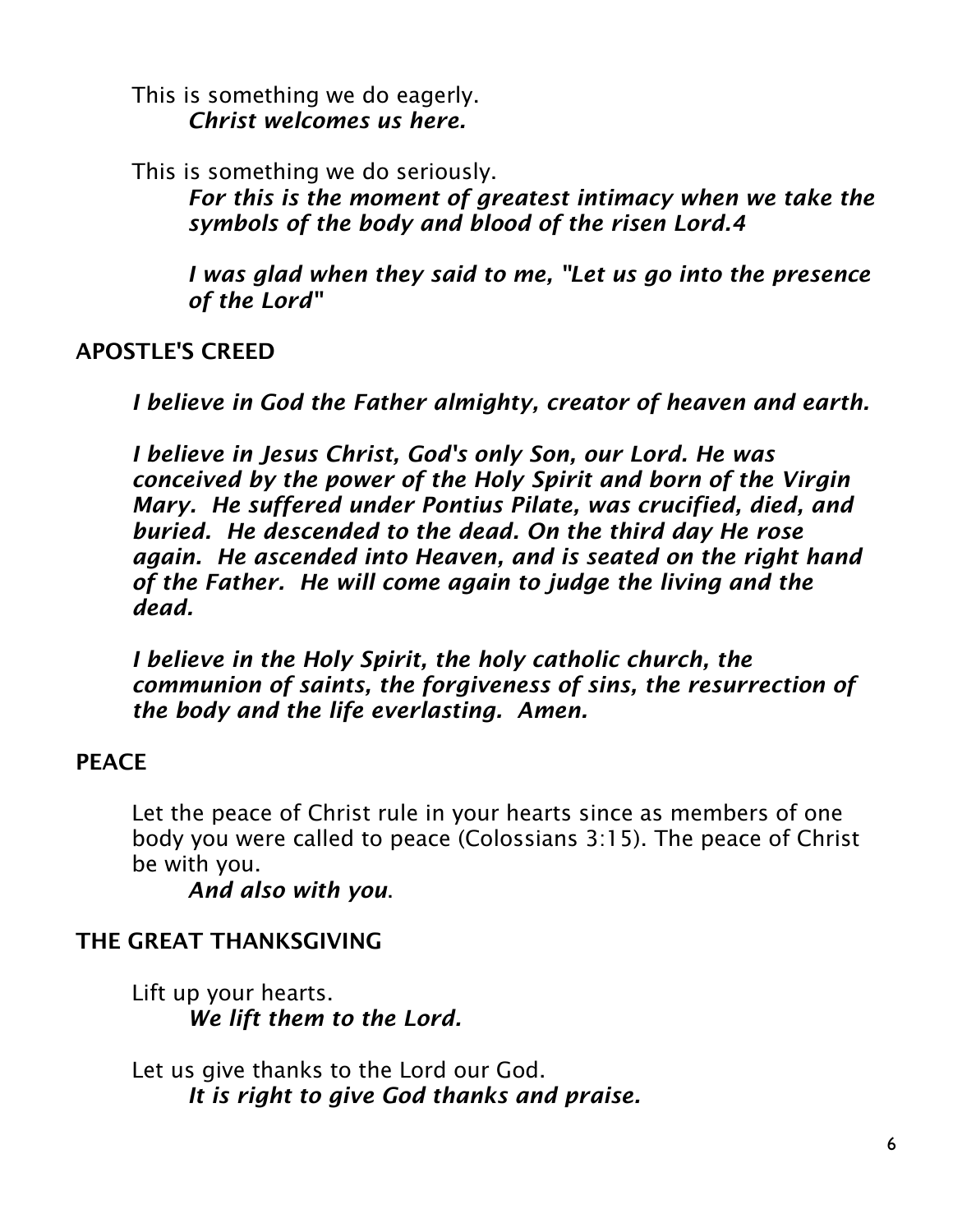# THE PREFACE

HYMN "Holy Lord" (3 times) Dona Nobis Pacem

### *Holy, holy, Lord God almighty, your glory fills the earth, Lord God of hosts.*

#### THE MEANING OF THE SACRAMENT

The Holy Supper which we are about to celebrate is a feast of remembrance, of communion, and of hope: We remember with joy the grace by which you created all things and made us in your own image.

*We rejoice that you called a people in covenant to be a light to the nations.*

Yet we rebelled against your will.

*In spite of the prophets and pastors sent forth to us, we continued to break your covenant.*

In the fullness of time, you sent your only Son to save us. *Incarnate by the Holy Spirit, born of your favored one, Mary,* 

*sharing our life, Christ reconciled us to your love.*

At the Jordan your Spirit descended upon Him, anointing Him to preach the good news of your reign.

*He healed the sick and fed the hungry, manifesting the power of your compassion.*

He sought out the lost and broke bread with sinners, witnessing the fullness of your grace.

*We beheld His glory*.

On the night before He died for us, Jesus broke bread and shared the cup with His disciples.

*After the meal our Lord was arrested, abandoned by His followers and beaten.*

He stood trial and was put to death on a cross.

*Having emptied himself in the form of a servant, and being*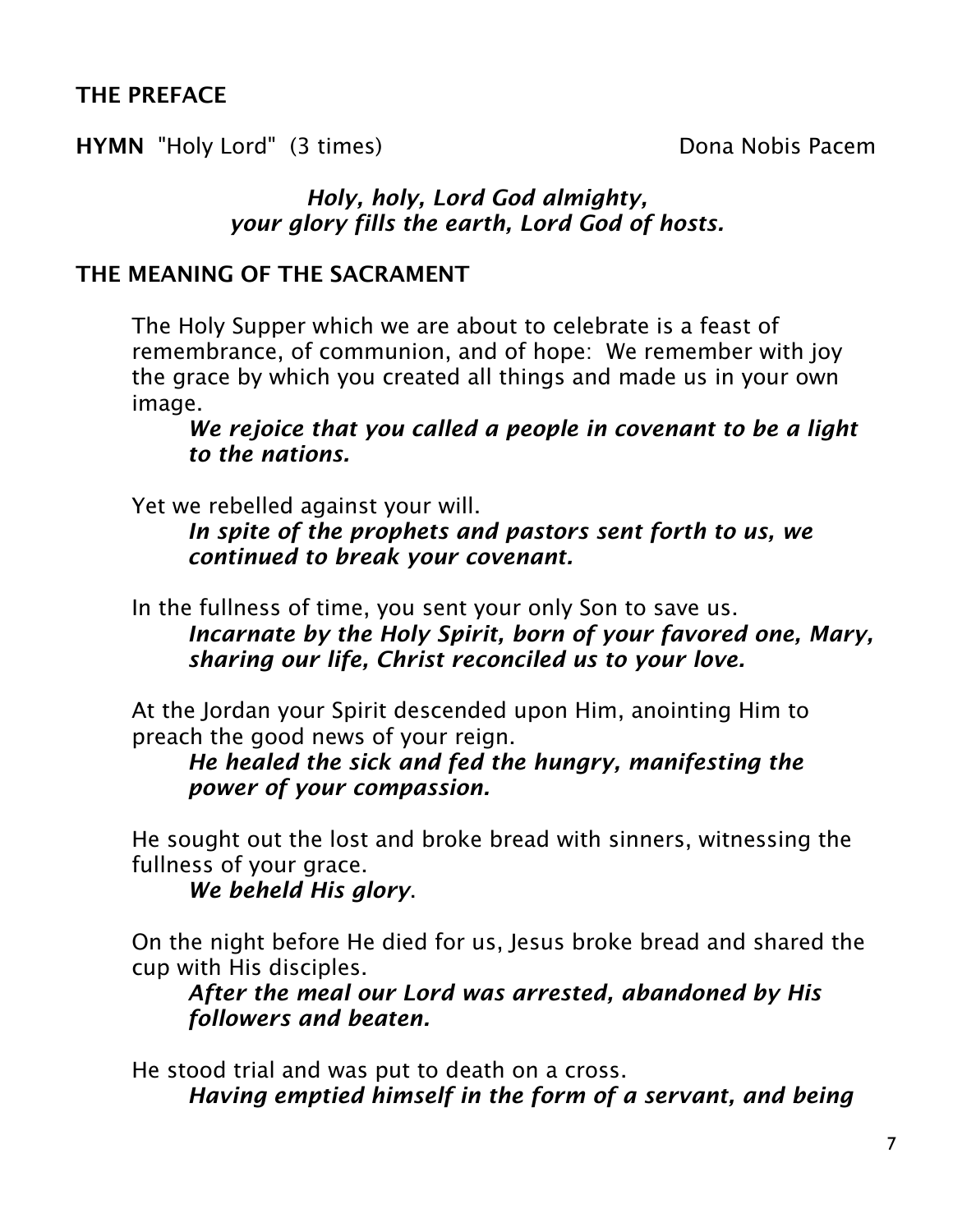*obedient even to death, He was raised from the dead and exalted as Lord of heaven and earth.*

Through him you bestow the gift of your Spirit, uniting your church, empowering its mission and leading us into the new creation you have promised.

*By His death, resurrection and ascension, Jesus Christ has obtained for us the life-giving Spirit who unites us all in one body. We therefore receive this Supper in true and unconditional love.*

#### INVITATION TO THE TABLE

#### COMMUNION PRAYER

*Gracious God, we celebrate with joy the redemption won for us in Jesus Christ. Grant that in praise and thanksgiving we may be a living sacrifice, holy and acceptable in your sight, that our lives may proclaim the mystery of faith:*

> *Christ has died! Christ is risen! Christ will come again.*

#### "GLORIFY YOUR NAME" Glorify Your Name

*Father, we love you, we worship and adore you, Glorify your name in all the earth; Glorify your name, glorify your name, Glorify your name in all the earth.*

*Jesus, we love you, we worship and adore you, Glorify your name in all the earth; Glorify your name, glorify your name, Glorify your name in all the earth.*

*Spirit, we love you, we worship and adore you, Glorify your name in all the earth; Glorify your name, glorify your name, Glorify your name in all the earth.*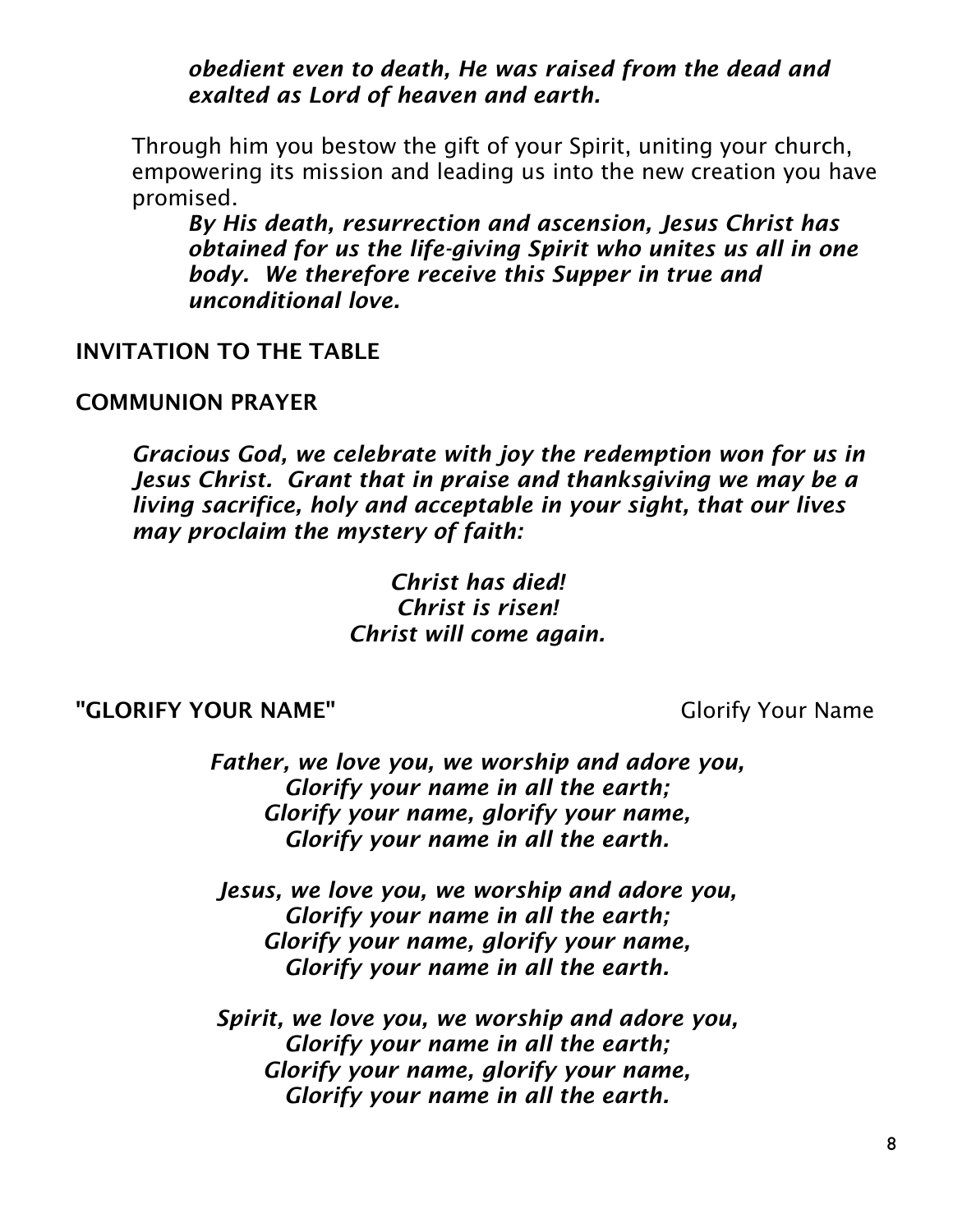#### **COMMUNION**

#### THANKSGIVING AFTER COMMUNION

*Since, dear God, in this place at this table, we have touched, we have tasted, we have heard and we have seen the signs of your love for us, grant that we may go away from this house filled with our love for you and overflowing with your love for those who are around us and who share our lives. We pray in the name of Jesus Christ our Savior. Amen.*

HYMN 632 "The Lord's Prayer" MALOTTE

*Our Father, which art in heaven, hallowed be thy name. Thy kingdom come, thy will be done on earth as it is in heaven. Give us this day our daily bread, and forgive us our debts, as we forgive our debtors. And lead us not into temptation but deliver us from the evil: for thine is the kingdom, and the power and the glory, forever, Amen. Amen.*

BENEDICTION

THE FOURFOLD AMEN STAINER